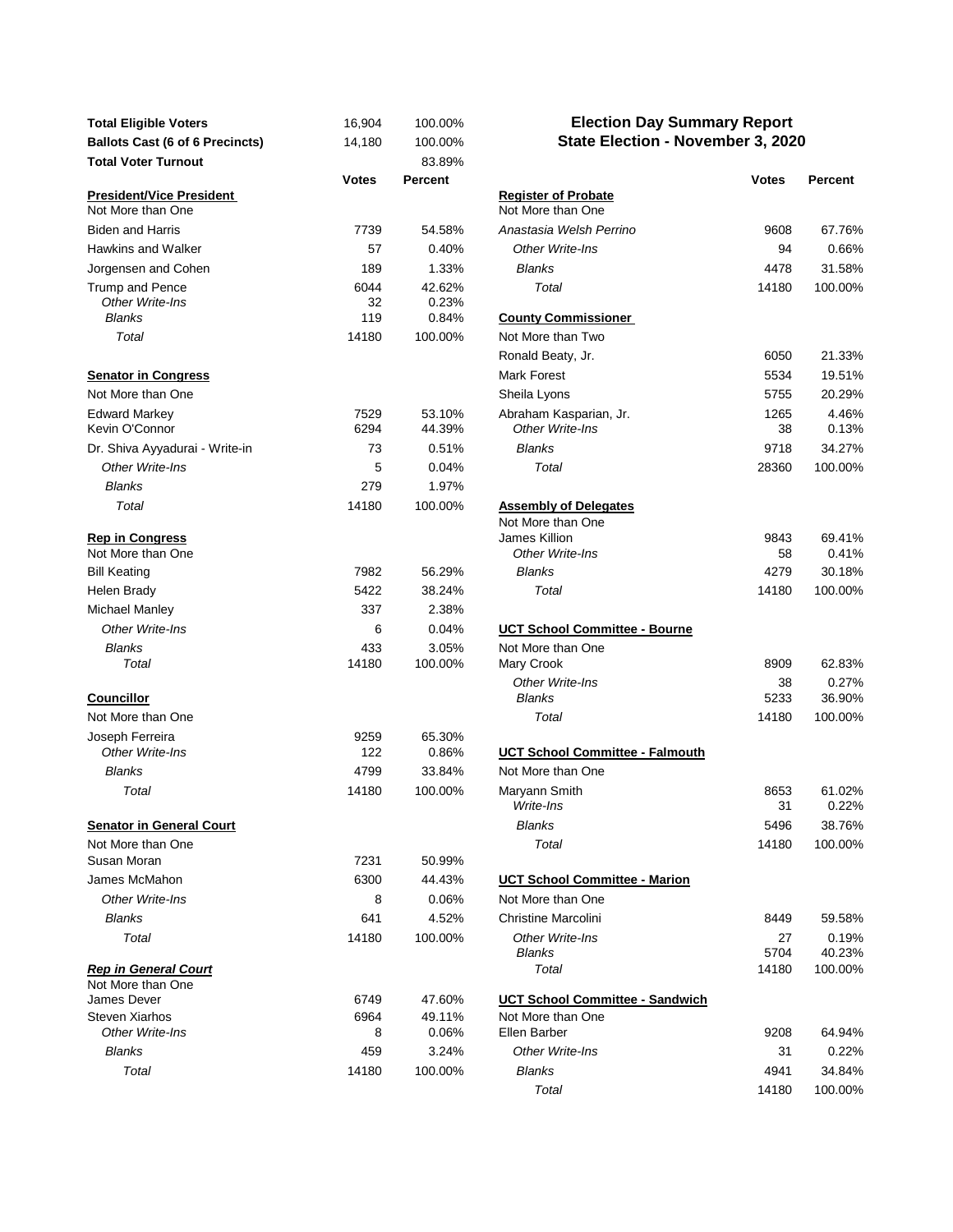| <b>Total Eligible Voters</b>           | 16.904 | 100.00% |
|----------------------------------------|--------|---------|
| <b>Ballots Cast (6 of 6 Precincts)</b> | 14.180 | 100.00% |
| <b>Total Voter Turnout</b>             |        | 83.89%  |

|                                       | <b>Votes</b> | Percent |                                    | <b>Votes</b> | Percent |
|---------------------------------------|--------------|---------|------------------------------------|--------------|---------|
| <b>UCT School Committee - Wareham</b> |              |         | <b>Question 1 - Righ to Repair</b> |              |         |
| Not More than One                     |              |         | Yes                                | 10421        | 73.49%  |
| Robert Fichtenmayer                   | 8304         | 58.56%  | No                                 | 3091         | 21.80%  |
| Write-Ins                             | 39           | 0.28%   | <b>Blanks</b>                      | 668          | 4.71%   |
| <b>Blanks</b>                         | 5837         | 41.16%  | Total                              | 14180        | 100.00% |
| Total                                 | 14180        | 100.00% |                                    |              |         |

## **State Election - November 3, 2020 Election Day Summary Report**

| <b>Votes</b> | <b>Percent</b> |                                        | <b>Votes</b> | Percent |
|--------------|----------------|----------------------------------------|--------------|---------|
|              |                | <b>Question 1 - Righ to Repair</b>     |              |         |
|              |                | Yes                                    | 10421        | 73.49%  |
| 8304         | 58.56%         | No                                     | 3091         | 21.80%  |
| 39           | 0.28%          | <b>Blanks</b>                          | 668          | 4.71%   |
| 5837         | 41.16%         | Total                                  | 14180        | 100.00% |
| 14180        | 100.00%        |                                        |              |         |
|              |                | <b>Question 2 - Rank Choice Voting</b> |              |         |
|              |                | Yes                                    | 4429         | 31.23%  |
|              |                | No                                     | 8961         | 63.19%  |
|              |                | <b>Blanks</b>                          | 790          | 5.57%   |
|              |                | Total                                  | 14180        | 100.00% |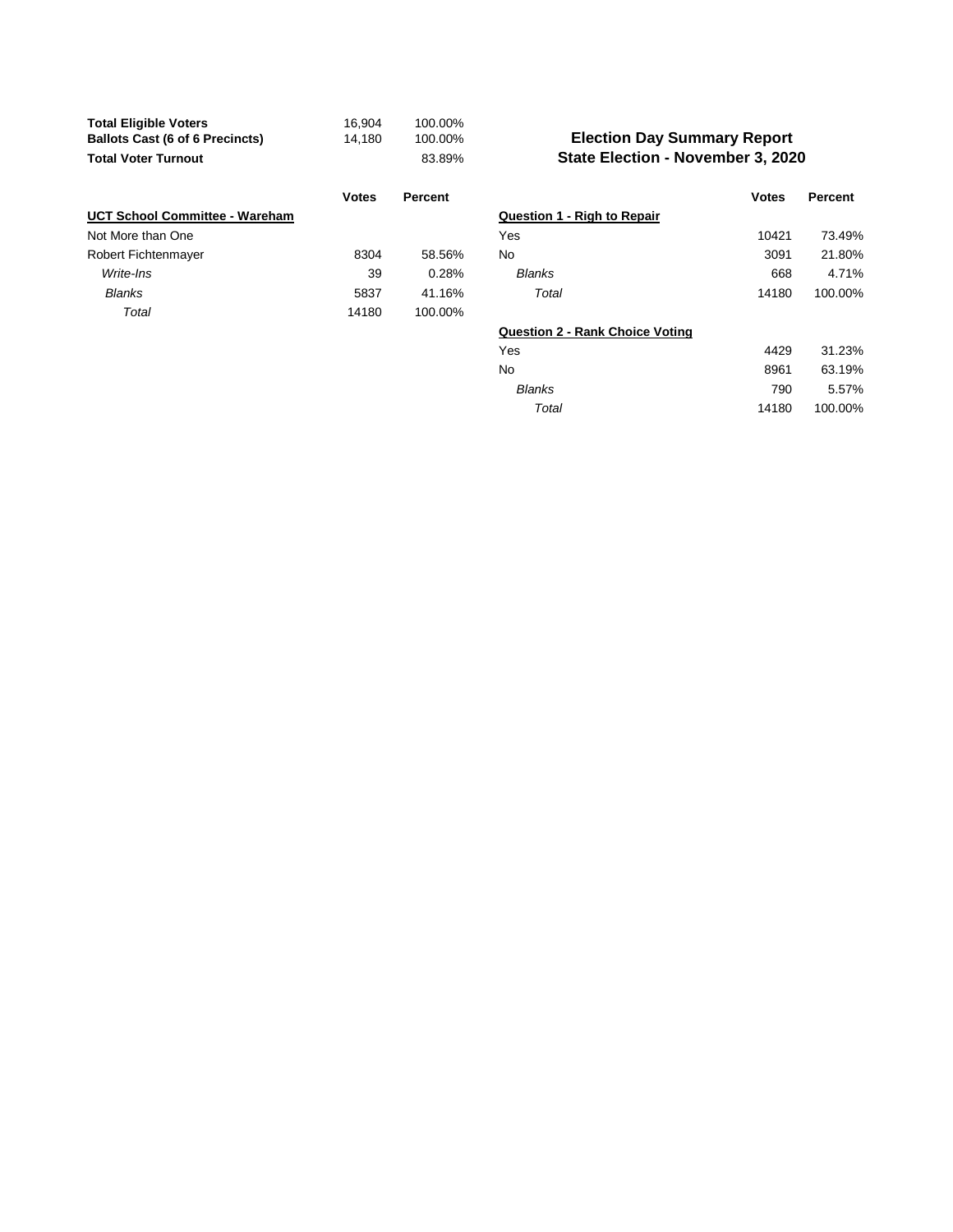## **Town of Sandwich State Election November 3, 2020**



16,904 **Total Ballots Cast:** 14,180 **Number of Eligible Voters** 

**% of Total Voters**

83.89%

| PRECINCT                                     | ED <sub>1</sub> |                          | ED <sub>2</sub> |                 | ED <sub>3</sub> |                | ED4              |                | ED <sub>5</sub> |                 | ED <sub>6</sub> |                  | <b>Votes</b>            | <b>Total Grand</b> | %             |
|----------------------------------------------|-----------------|--------------------------|-----------------|-----------------|-----------------|----------------|------------------|----------------|-----------------|-----------------|-----------------|------------------|-------------------------|--------------------|---------------|
| <b>OFFICES/CANDIDATES</b>                    |                 | EV1                      |                 | EV <sub>2</sub> |                 | EV3            |                  | EV4            |                 | EV <sub>5</sub> |                 | EV <sub>6</sub>  | Cast                    | <b>Total</b>       | of Vote       |
| <b>Number of Eligible Voters by Precinct</b> | 3087            | 3087                     | 2875            | 2875            | 2668            | 2668           | 2878             | 2878           | 2728            | 2728            | 2668            | 2668             |                         | 16904              |               |
| <b>Total Votes Cast</b>                      | 676             | 1959                     | 587             | 1890            | 738             | 1522           | 733              | 1661           | 745             | 1465            | 865             | 1339             | 14180                   |                    |               |
| <b>Percentage By Precinct</b>                | 21.90%          | 63.46%                   | 20.42%          | 65.74%          | 27.66%          | 57.05%         | 25.47%           | 57.71%         | 27.31%          | 53.70%          | 32.42%          | 50.19%           |                         |                    |               |
| <b>President/Vice President</b>              |                 |                          |                 |                 |                 |                |                  |                |                 |                 |                 |                  |                         |                    |               |
| <b>Not More than One</b>                     |                 |                          |                 |                 |                 |                |                  |                |                 |                 |                 |                  |                         |                    |               |
| <b>Biden and Harris</b>                      | 227             | 1304                     | 161             | 1282            | 195             | 1036           | 207              | 1072           | 208             | 958             | 252             | 837              | 7739                    | 7739               | 54.58%        |
| Hawkins and Walker                           | 7               | -6                       | $\overline{2}$  | 6               |                 | 9              | 5                | 6              | 3               |                 |                 | $\overline{c}$   | 57                      | 57                 | 0.40%         |
| Jorgensen and Cohen                          | 21              | 20                       | 8               | 15              | 10              | 20             | 16               | 19             | 16              | 17              | 14              | 13               | 189                     | 189                | 1.33%         |
| Trump and Pence                              | 411             | 602                      | 411             | 569             | 520             | 446            | 496              | 552            | 508             | 474             | 590             | 465              | 6044                    | 6044               | 42.62%        |
| Other Write-Ins                              | $\overline{5}$  | $\overline{4}$           | $\overline{0}$  | $\overline{2}$  |                 | $\overline{2}$ | 5                |                | 3               |                 | $\Delta$        | $\mathbf{1}$     | 32                      | 32                 | 0.23%         |
| <b>Blanks</b>                                | $\overline{5}$  | 2 <sup>3</sup>           | 5               | 16              | ÷,              | 9              | $\overline{4}$   | 11             | $\overline{7}$  | 10              | 3               | 21               | 119                     | 119                | 0.84%         |
| <b>Total</b>                                 | 676             | 1959                     | 587             | 1890            | 738             | 1522           | 733              | 1661           | 745             | 146             | 865             | 1339             | 14180                   | 14180              | 100.00%       |
|                                              |                 |                          |                 |                 |                 |                |                  |                |                 |                 |                 |                  |                         |                    |               |
| <b>Number of Eligible Voters by Precinct</b> | 3087            | 308                      | 2875            | 2875            | 2668            | 2668           | 2878             | 2878           | 2728            | 2728            | 2668            | 2668             |                         | 16904              |               |
| <b>Total Votes Cast</b>                      | 676             | 1959                     | 587             | 1890            | 738             | 1522           | 733              | 1661           | 745             | 1465            | 865             | 1339             | 14180                   |                    |               |
| <b>Percentage By Precinct</b>                | 21.90%          | 63.46%                   | 20.42%          | 65.74%          | 27.66%          | 57.05%         | 25.47%           | 57.71%         | 27.31%          | 53.70%          | 32.42%          | 50.19%           |                         |                    |               |
| <b>Senator in Congress</b>                   |                 |                          |                 |                 |                 |                |                  |                |                 |                 |                 |                  |                         |                    |               |
| <b>Not More than One</b>                     |                 |                          |                 |                 |                 |                |                  |                |                 |                 |                 |                  |                         |                    |               |
| <b>Edward Markey</b>                         | 241             | 1275                     | 160             | 1216            | 196             | 1008           | 208              | 1015           | 218             | 936             | 244             | 812              | 7529                    | 7529               | 53.10%        |
| Kevin O'Connor                               | 414             | 646                      | 408             | 643             | 513             | 484            | 495              | 609            | 494             | 495             | 592             | 501              | 6294                    | 6294               | 44.39%        |
| Dr. Shiva Ayyadurai - Write-in               | <b>10</b>       | $\overline{\mathcal{E}}$ | 4               | 3               | -8              | 3              | 6                | 6              | 11              | -6              |                 | -1               | 73                      | 73                 | 0.51%         |
| <b>Other Write-Ins</b>                       | $\overline{0}$  |                          | $\mathbf{0}$    |                 | $\overline{c}$  |                | $\theta$         | $\Omega$       | $\overline{1}$  | $\sqrt{ }$      | $\Omega$        |                  | $\overline{\mathbf{5}}$ |                    | 0.04%         |
| <b>Blanks</b>                                | 11              | $\overline{29}$          | 15              | 27              | $\overline{21}$ | 26             | 24               | 31             | 21              | 28              | 22              | 24               | 279                     | 279                | 1.97%         |
| <b>Total</b>                                 | 676             | 1959                     | 587             | 1890            | 738             | 1522           | 733              | 1661           | 745             | 1465            | 865             | 1339             | 14180                   | 14180              | 100.00%       |
|                                              |                 |                          |                 |                 |                 |                |                  |                |                 |                 |                 |                  |                         |                    |               |
| <b>Number of Eligible Voters by Precinct</b> | 3087            | 3087                     | 2875            | 2875            | 2668            | 2668           | 2878             | 2878           | 2728            | 2728            | 2668            | 2668             |                         | 16904              |               |
| <b>Total Votes Cast</b>                      | 676             | 1959                     | 587             | 1890            | 738             | 1522           | 733              | 1661           | 745             | 1465            | 865             | 1339             | 14180                   |                    |               |
| <b>Percentage By Precinct</b>                | 21.90%          | 63.46%                   | 20.42%          | 65.74%          | 27.66%          | 57.05%         | 25.47%           | 57.71%         | 27.31%          | 53.70%          | 32.42%          | 50.19%           |                         |                    |               |
| <b>Rep in Congress</b>                       |                 |                          |                 |                 |                 |                |                  |                |                 |                 |                 |                  |                         |                    |               |
| <b>Not More than One</b>                     |                 |                          |                 |                 |                 |                |                  |                |                 |                 |                 |                  |                         |                    |               |
| <b>Bill Keating</b>                          | 251             | 1325                     | 188             | 1263            | 238             | 1049           | 234              | 1063           | 257             | 975             | 288             | 851              | 7982                    | 7982               | 56.29%        |
| Helen Brady                                  | 384             | 547                      | 352             | 539             | 461             | 402            | 436              | 508            | 430             | 417             | 511             | 435              | 5422                    | 5422               | 38.24%        |
| Michael Manley                               | 23              | 36                       | 21              | 35              | 17              | 28             | 25               | 39             | 27              | 32              | 31              | 23               | 337                     | 337                | 2.38%         |
| Other Write-Ins                              | $\overline{0}$  | $\overline{0}$           | $\mathbf{1}$    | $\overline{c}$  | $\overline{0}$  |                | $\boldsymbol{0}$ | $\overline{0}$ | $\mathbf{1}$    | $\overline{0}$  |                 | $\boldsymbol{0}$ | 6                       | 6                  | 0.04%         |
| <b>Blanks</b>                                | <sup>18</sup>   | 51                       | 25              | 51              | $\overline{22}$ | 42             | 38               | 51             | 30              | 41              | 34              | 30               | 433                     | 433                | 3.05%         |
| <b>Total</b>                                 | 676             | 1959                     | 587             | 1890            | 738             | 1522           | 733              | 1661           | 745             | 1465            | 865             | 1339             | 14180                   |                    | 14180 100.00% |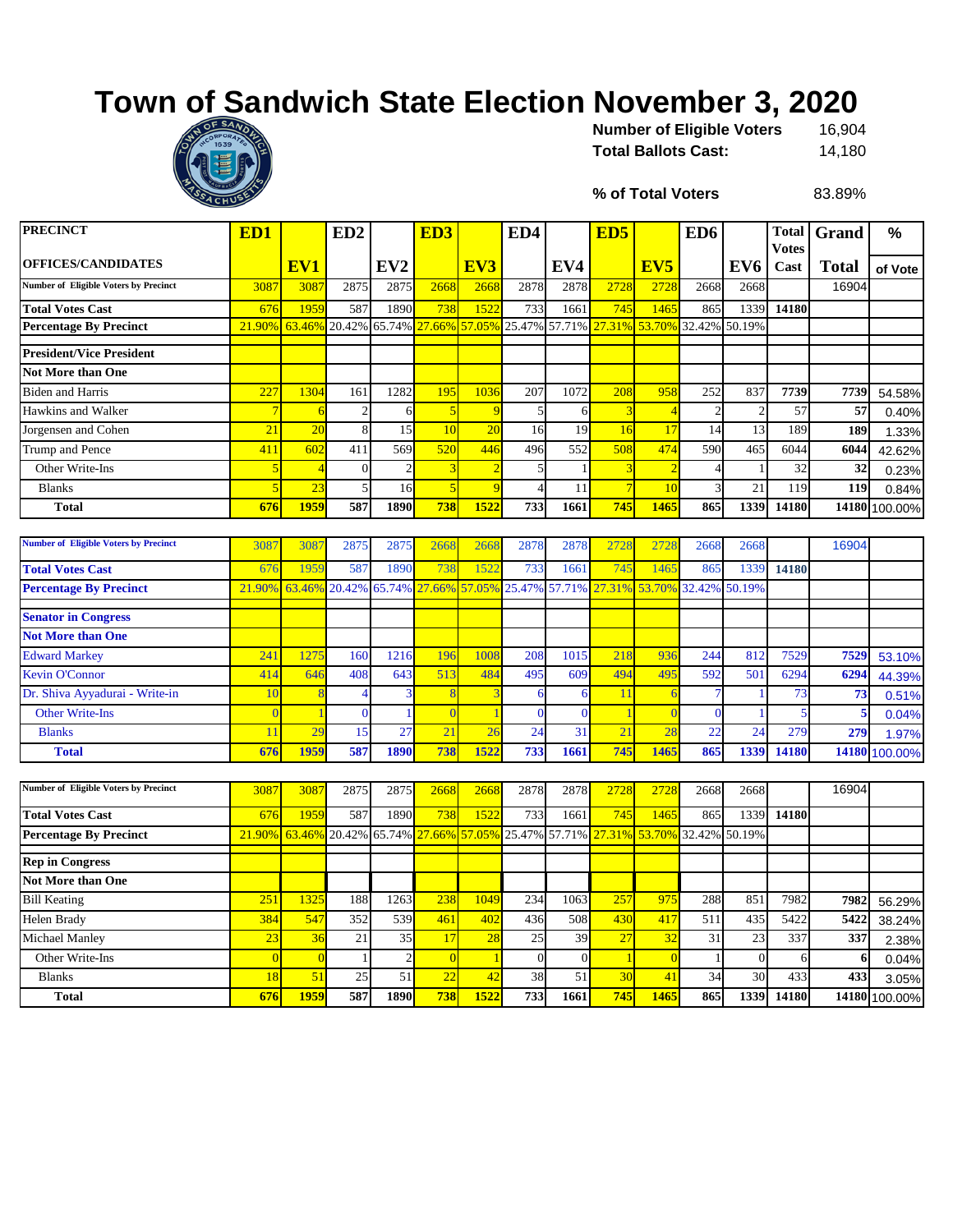| <b>Number of Eligible Voters by Precinct</b> | 3087             | 3087 | 2875            | 2875             | 2668 | 2668            | 2878 | 2878 | 2728                                                                                | 2728 | 2668 | 2668 |       | 16904 |               |
|----------------------------------------------|------------------|------|-----------------|------------------|------|-----------------|------|------|-------------------------------------------------------------------------------------|------|------|------|-------|-------|---------------|
| <b>Total Votes Cast</b>                      | 676              | 1959 | 587             | 1890             | 738  | 1522            | 733  | 1661 | 745                                                                                 | 1465 | 865  | 1339 | 14180 |       |               |
| <b>Percentage By Precinct</b>                |                  |      |                 |                  |      |                 |      |      | 21.90% 63.46% 20.42% 65.74% 27.66% 57.05% 25.47% 57.71% 27.31% 53.70% 32.42% 50.19% |      |      |      |       |       |               |
|                                              |                  |      |                 |                  |      |                 |      |      |                                                                                     |      |      |      |       |       |               |
| <b>Councillor</b>                            |                  |      |                 |                  |      |                 |      |      |                                                                                     |      |      |      |       |       |               |
| <b>Not More than One</b>                     |                  |      |                 |                  |      |                 |      |      |                                                                                     |      |      |      |       |       |               |
| <b>Joseph Ferreira</b>                       | 359              | 1363 | 282             | 1296             | 414  |                 | 379  | 1184 | 408                                                                                 | 1041 | 482  | 940  | 9259  | 9259  | 65.30%        |
| <b>Other Write-Ins</b>                       |                  |      | 16 <sup>1</sup> | 12.              |      |                 |      |      |                                                                                     |      |      |      | 122   | 122   | 0.86%         |
| <b>Blanks</b>                                | 310 <sup> </sup> | 585  | 289             | 582 <sup>1</sup> | 317  | 40 <sup>3</sup> | 343  | 470  | 331                                                                                 | 415  | 372  | 382  | 4799  | 4799  | 33.84%        |
| <b>Total</b>                                 | 676              | 1959 | 587             | 1890             | 738  | 1522            | 733  | 1661 | 745                                                                                 | 1465 | 865  | 1339 | 14180 |       | 14180 100.00% |

| <b>Number of Eligible Voters by Precinct</b> | 3087       | 3087 | 2875 | 2875                | 2668 | 2668 | 2878 | 2878 | <b>2728</b>                                                                         |      | 2668 | 2668 |       | 16904 |               |
|----------------------------------------------|------------|------|------|---------------------|------|------|------|------|-------------------------------------------------------------------------------------|------|------|------|-------|-------|---------------|
| <b>Total Votes Cast</b>                      | 676        | 1959 | 587  | 1890 <mark> </mark> | 738  | 1522 | 733  | 1661 | 745                                                                                 | 1465 | 865  | 1339 | 14180 |       |               |
| <b>Percentage By Precinct</b>                |            |      |      |                     |      |      |      |      | 21.90% 63.46% 20.42% 65.74% 27.66% 57.05% 25.47% 57.71% 27.31% 53.70% 32.42% 50.19% |      |      |      |       |       |               |
|                                              |            |      |      |                     |      |      |      |      |                                                                                     |      |      |      |       |       |               |
| <b>Senator in General Court</b>              |            |      |      |                     |      |      |      |      |                                                                                     |      |      |      |       |       |               |
| Not More than One                            |            |      |      |                     |      |      |      |      |                                                                                     |      |      |      |       |       |               |
| Susan Moran                                  | 232        | 1217 | 147  | 1189 <mark>1</mark> | 189  | 970  | 197  | 983  | 204                                                                                 | 886  | 238  | 779  | 7231  | 723   | 50.99%        |
| James McMahon                                | 419        | 658  | 410  | 628                 | 520  | 481  | 498  | 598  | 505                                                                                 | 495  | 594  | 494  | 6300  | 6300  | 44.43%        |
| Other Write-Ins                              |            |      |      |                     |      |      |      |      |                                                                                     |      |      |      |       |       | 0.06%         |
| <b>Blanks</b>                                |            | 84   | 30   | 73                  | 28   | 69   | 37   | 80   | 34                                                                                  | 84   | 33   | 66   | 64    | 641   | 4.52%         |
| <b>Total</b>                                 | <b>676</b> | 1959 | 587  | 1890l               | 738  | 1522 | 733  | 1661 | 745                                                                                 | 1465 | 865  | 1339 | 14180 |       | 14180 100.00% |

| <b>Number of Eligible Voters by Precinct</b> | 3087 | 3087 | 2875 | 2875        | 2668 | 2668 | 2878 | 2878       | 2728                                                                                | 2728 | 2668 | 2668 |       | 16904 |               |
|----------------------------------------------|------|------|------|-------------|------|------|------|------------|-------------------------------------------------------------------------------------|------|------|------|-------|-------|---------------|
| <b>Total Votes Cast</b>                      | 676  | 1959 | 587  | <b>1890</b> | 738  | 1522 | 733  | 1661       | 745                                                                                 | 465  | 865  | 1339 | 14180 |       |               |
| <b>Percentage By Precinct</b>                |      |      |      |             |      |      |      |            | 21.90% 63.46% 20.42% 65.74% 27.66% 57.05% 25.47% 57.71% 27.31% 53.70% 32.42% 50.19% |      |      |      |       |       |               |
| <b>Rep in General Court</b>                  |      |      |      |             |      |      |      |            |                                                                                     |      |      |      |       |       |               |
| <b>Not More than One</b>                     |      |      |      |             |      |      |      |            |                                                                                     |      |      |      |       |       |               |
| <b>James Dever</b>                           | 217  | 1151 | 149  | 132         | 180  | 928  | 180  | 908        | 179.                                                                                | 812  | 221  | 692  | 6749  | 6749  | 47.60%        |
| <b>Steven Xiarhos</b>                        | 447  | 734  | 422  | 695         | 539  | 548  | 524  | <b>692</b> | 536                                                                                 | 598  | 626  | 603  | 6964  | 6964  | 49.11%        |
| <b>Other Write-Ins</b>                       |      |      |      |             |      |      |      |            |                                                                                     |      |      |      |       |       | 0.06%         |
| <b>Blanks</b>                                |      | 74   | 16.  | -61         |      |      | 28   | 59         |                                                                                     | 55   | 16   |      | 459   | 459   | 3.24%         |
| <b>Total</b>                                 | 676  | 1959 | 587  | 1890        | 738  | 1522 | 733  | 1661       | 745                                                                                 | 1465 | 865  | 1339 | 14180 |       | 14180 100.00% |

| <b>Number of Eligible Voters by Precinct</b> | 3087       | 3087                                                                                | 2875 | 2875I               | <b>2668</b>  | 2668 | 2878 | 2878 | 2728             | 2728 | 2668             | 2668 |       | 16904 |               |
|----------------------------------------------|------------|-------------------------------------------------------------------------------------|------|---------------------|--------------|------|------|------|------------------|------|------------------|------|-------|-------|---------------|
| <b>Total Votes Cast</b>                      | <b>676</b> | 1959                                                                                | 587  | 1890 <mark>l</mark> | 738          | 1522 | 733  | 1661 | 745              | 1465 | 865              | 1339 | 14180 |       |               |
| <b>Percentage By Precinct</b>                |            | 21.90% 63.46% 20.42% 65.74% 27.66% 57.05% 25.47% 57.71% 27.31% 53.70% 32.42% 50.19% |      |                     |              |      |      |      |                  |      |                  |      |       |       |               |
| <b>Register of Probate</b>                   |            |                                                                                     |      |                     |              |      |      |      |                  |      |                  |      |       |       |               |
| <b>Not More than One</b>                     |            |                                                                                     |      |                     |              |      |      |      |                  |      |                  |      |       |       |               |
| Anastasia Welsh Perrino                      | 505        | 1182                                                                                | 463  | 107                 | 595 <b>1</b> | 964  | 577  | 1095 | 590L             | 946  | 693              | 891  | 9608  | 9608  | 67.76%        |
| Other Write-Ins                              |            | 21                                                                                  |      | 17F                 |              |      |      |      |                  |      |                  |      | 94    | 94    | 0.66%         |
| <b>Blanks</b>                                | 167        | 756                                                                                 | 1191 | 766 <b>L</b>        | 142          | 547  | 155  | 560  | 153 <sup>l</sup> | 510  | 169 <sub>1</sub> | 434  | 4478  | 4478  | 31.58%        |
| <b>Total</b>                                 | <b>676</b> | <b>1959</b>                                                                         | 587  | 1890I               | 738          | 1522 | 733  | 1661 | 745              | 1465 | 865              | 1339 | 14180 |       | 14180 100.00% |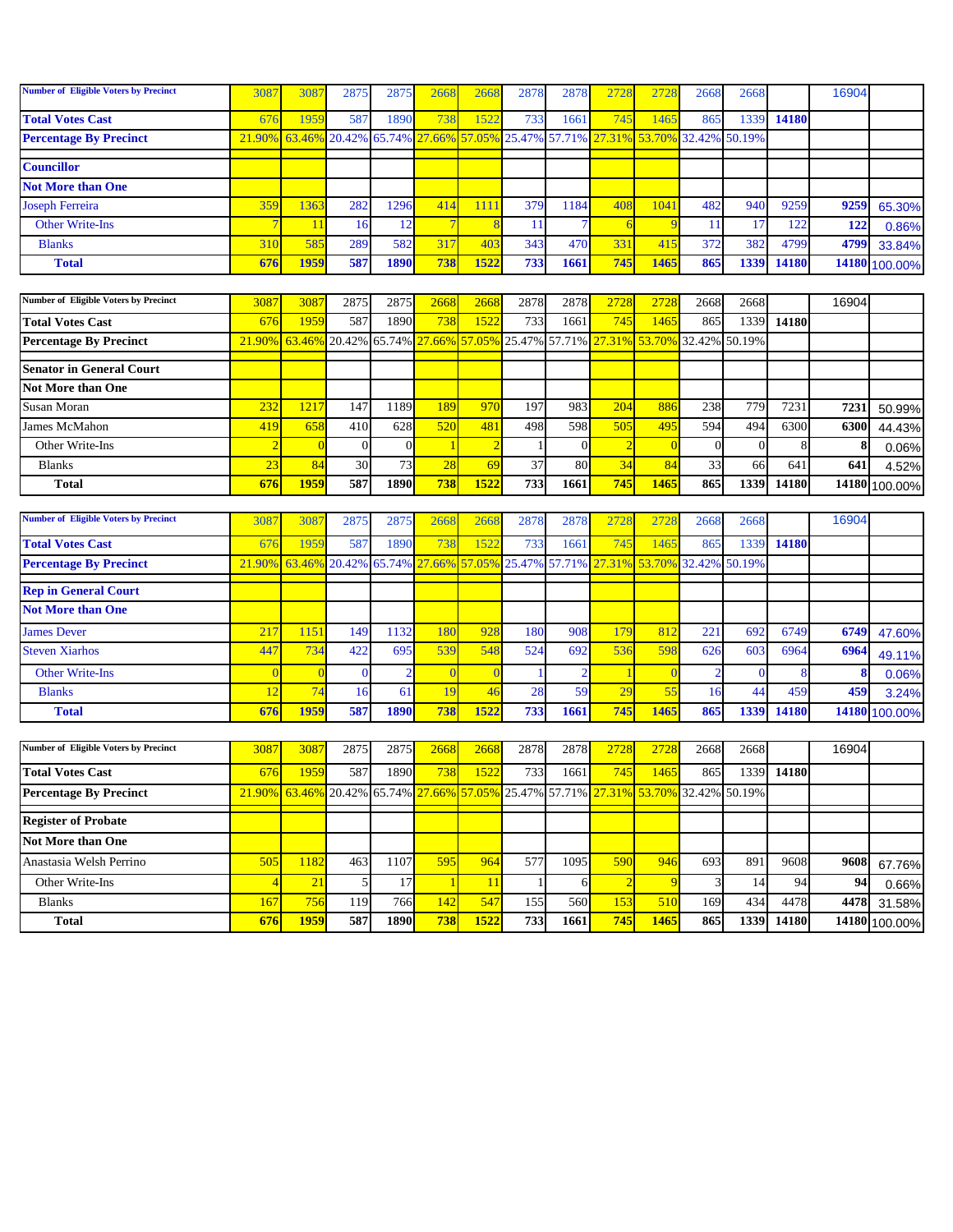| <b>Number of Eligible Voters by Precinct</b> | 3087            | 3087                                                                         | 2875   | 2875   | 2668                    | 2668           | 2878           | 2878           | 2728           | 2728             | 2668   | 2668   |            | 16904 |               |
|----------------------------------------------|-----------------|------------------------------------------------------------------------------|--------|--------|-------------------------|----------------|----------------|----------------|----------------|------------------|--------|--------|------------|-------|---------------|
| <b>Total Votes Cast</b>                      | 676             | 1959                                                                         | 587    | 1890   | 738                     | 1522           | 733            | 1661           | 745            | 146 <sup>4</sup> | 865    | 1339   | 14180      |       |               |
| <b>Percentage By Precinct</b>                | 21.90%          | 63.46%                                                                       | 20.42% | 65.74% | 27.66%                  | 57.05% 25.47%  |                | 57.71%         | 27.31%         | 53.70%           | 32.42% | 50.19% |            |       |               |
| <b>County Commissioner</b>                   |                 |                                                                              |        |        |                         |                |                |                |                |                  |        |        |            |       |               |
| <b>Not More than Two</b>                     |                 |                                                                              |        |        |                         |                |                |                |                |                  |        |        |            |       |               |
| Ronald Beaty, Jr.                            | 399             | 622                                                                          | 377    | 601    | 481                     | 479            | 462            | 625            | 471            | 492              | 567    | 474    | 6050       | 6050  | 21.33%        |
| <b>Mark Forest</b>                           | 159             | 968                                                                          | 112    | 958    | 142                     | 773            | 127            | 737            | 152            | 656              | 161    | 589    | 5534       | 5534  | 19.51%        |
| <b>Sheila Lyons</b>                          | 174             | 996                                                                          | 126    | 1004   | 154                     | 793            | 132            | 774            | 134            | 712              | 160    | 596    | 5755       | 5755  | 20.29%        |
| Abraham Kasparian, Jr.                       | 69              | 138                                                                          | 64     | 153    | 95                      | 115            | 78             | 127            | 89             | 99               | 116    | 122    | 1265       | 1265  | 4.46%         |
| <b>Other Write-Ins</b>                       |                 | Δ                                                                            |        |        | $\overline{2}$          | 3              | $\overline{2}$ | 5              | $\mathbf{1}$   |                  | 3      | 6      | 38         | 38    | 0.13%         |
| <b>Blanks</b>                                | 550             | 1190                                                                         | 488    | 1062   | 602                     | 881            | 665            | 1054           | 643            | 969              | 723    | 891    | 9718       | 9718  | 34.27%        |
| <b>Total</b>                                 | 1352            | 3918                                                                         | 1174   | 3780   | 1476                    | 3044           | 1466           | 3322           | 1490           | 2930             | 1730   | 2678   | 28360      | 28360 | 100.00%       |
|                                              |                 |                                                                              |        |        |                         |                |                |                |                |                  |        |        |            |       |               |
| Number of Eligible Voters by Precinct        | 3087            | 3087                                                                         | 2875   | 2875   | 2668                    | 2668           | 2878           | 2878           | 2728           | 2728             | 2668   | 2668   |            | 16904 |               |
| <b>Total Votes Cast</b>                      | 676             | 1959                                                                         | 587    | 1890   | 738                     | 1522           | 733            | 1661           | 745            | 1465             | 865    | 1339   | 14180      |       |               |
| <b>Percentage By Precinct</b>                | 21.90%          | 63.46%                                                                       | 20.42% | 65.74% | 27.66%                  | 57.05%         | 25.47%         | 57.71%         | 27.31%         | 53.70%           | 32.42% | 50.19% |            |       |               |
| <b>Assembly of Delegates</b>                 |                 |                                                                              |        |        |                         |                |                |                |                |                  |        |        |            |       |               |
| <b>Not More than One</b>                     |                 |                                                                              |        |        |                         |                |                |                |                |                  |        |        |            |       |               |
| <b>James Killion</b>                         | 44 <sub>0</sub> | 1313                                                                         | 384    | 1246   | 527                     | 1125           | 489            | 1185           | 525            | 1028             | 599    | 982    | 9843       | 9843  | 69.41%        |
| Other Write-Ins                              |                 | 6                                                                            | 6      | 8      | $\overline{\mathbf{3}}$ | $\overline{7}$ |                | 3              | $\overline{0}$ |                  |        | 8      | 58         | 58    | 0.41%         |
| <b>Blanks</b>                                | 234             | 640                                                                          | 197    | 636    | 208                     | 390            | 243            | 473            | 220            | 430              | 259    | 349    | 4279       | 4279  | 30.18%        |
| <b>Total</b>                                 | 676             | 1959                                                                         | 587    | 1890   | 738                     | 1522           | 733            | 1661           | 745            | 1465             | 865    | 1339   | 14180      |       | 14180 100.00% |
|                                              |                 |                                                                              |        |        |                         |                |                |                |                |                  |        |        |            |       |               |
| <b>Number of Eligible Voters by Precinct</b> | 308             | 3087                                                                         | 2875   | 2875   | 2668                    | 2668           | 2878           | 2878           | 2728           | 2728             | 2668   | 2668   |            | 16904 |               |
| <b>Total Votes Cast</b>                      | 676             | 1959                                                                         | 587    | 1890   | 738                     | 1522           | 733            | 1661           | 745            | 1465             | 865    | 1339   | 14180      |       |               |
| <b>Percentage By Precinct</b>                | 21.90%          | 63.46%                                                                       | 20.42% | 65.74% | 27.66%                  | 57.05%         | 25.47%         | 57.71%         | 27.31%         | 53.70%           | 32.42% | 50.19% |            |       |               |
| <b>UCT School Committee - Bourne</b>         |                 |                                                                              |        |        |                         |                |                |                |                |                  |        |        |            |       |               |
| <b>Not More than One</b>                     |                 |                                                                              |        |        |                         |                |                |                |                |                  |        |        |            |       |               |
| <b>Mary Crook</b>                            | 398             | 1190                                                                         | 341    | 1114   | 475                     | 1010           | 442            | 1080           | 485            | 948              | 552    | 874    | 8909       | 8909  | 62.83%        |
| <b>Other Write-Ins</b>                       |                 |                                                                              | 5      |        |                         | $\overline{7}$ |                |                | $\overline{2}$ |                  |        | 6      | 38         | 38    | 0.27%         |
| <b>Blanks</b>                                | 27'             | 768                                                                          | 241    | 773    | 260                     | 505            | 289            | 581            | 258            | 512              | 310    | 459    | 5233       | 5233  | 36.90%        |
| <b>Total</b>                                 | 676             | 1959                                                                         | 587    | 1890   | 738                     | 1522           | 733            | 1661           | 745            | 1465             | 865    | 1339   | 14180      |       | 14180 100.00% |
|                                              |                 |                                                                              |        |        |                         |                |                |                |                |                  |        |        |            |       |               |
| <b>Number of Eligible Voters by Precinct</b> | 308'            | 3087                                                                         | 2875   | 2875   | 2668                    | 2668           | 2878           | 2878           | 2728           | 2728             | 2668   | 2668   |            | 16904 |               |
| <b>Total Votes Cast</b>                      | 676             | 1959                                                                         | 587    | 1890   | 738                     | 1522           | 733            | 1661           | 745            | 1465             | 865    |        | 1339 14180 |       |               |
| <b>Percentage By Precinct</b>                | 21.90%          | 63.46% 20.42% 65.74% 27.66% 57.05% 25.47% 57.71% 27.31% 53.70% 32.42% 50.19% |        |        |                         |                |                |                |                |                  |        |        |            |       |               |
| <b>UCT School Committee - Falmouth</b>       |                 |                                                                              |        |        |                         |                |                |                |                |                  |        |        |            |       |               |
| Not More than One                            |                 |                                                                              |        |        |                         |                |                |                |                |                  |        |        |            |       |               |
| Maryann Smith                                | 384             | 1150                                                                         | 332    | 1082   | 449                     | 986            | 419            | 1055           | 472            | 928              | 537    | 859    | 8653       | 8653  | 61.02%        |
| Write-Ins                                    |                 |                                                                              | 5      |        | $\overline{2}$          | $\overline{5}$ |                | $\overline{0}$ | $\overline{0}$ |                  |        | $\tau$ | 31         | 31    | 0.22%         |
| <b>Blanks</b>                                | 290             | 808                                                                          | 250    | 807    | 287                     | 531            | 313            | 606            | 273            | 533              | 325    | 473    | 5496       | 5496  | 38.76%        |
| <b>Total</b>                                 | 676             | 1959                                                                         | 587    | 1890   | 738                     | 1522           | 733            | 1661           | 745            | 1465             | 865    | 1339   | 14180      |       | 14180 100.00% |
|                                              |                 |                                                                              |        |        |                         |                |                |                |                |                  |        |        |            |       |               |
| <b>Number of Eligible Voters by Precinct</b> | 3087            | 3087                                                                         | 2875   | 2875   | 2668                    | 2668           | 2878           | 2878           | 2728           | 2728             | 2668   | 2668   |            | 16904 |               |
| <b>Total Votes Cast</b>                      | 676             | 1959                                                                         | 587    | 1890   | 738                     | 1522           | 733            | 1661           | 745            | 1465             | 865    | 1339   | 14180      |       |               |
| <b>Percentage By Precinct</b>                | 21.90%          | 63.46%                                                                       | 20.42% | 65.74% | 27.66%                  | 57.05% 25.47%  |                | 57.71%         | 27.31%         | 53.70%           | 32.42% | 50.19% |            |       |               |
| <b>UCT School Committee - Marion</b>         |                 |                                                                              |        |        |                         |                |                |                |                |                  |        |        |            |       |               |
| <b>Not More than One</b>                     |                 |                                                                              |        |        |                         |                |                |                |                |                  |        |        |            |       |               |
| <b>Christine Marcolini</b>                   | 374             | 1127                                                                         | 322    | 1054   | 445                     | 959            | 406            | 1021           | 466            | 907              | 521    | 847    | 8449       | 8449  | 59.58%        |
| <b>Other Write-Ins</b>                       |                 | $\Omega$                                                                     |        |        | $\overline{2}$          | 6              |                | $\Omega$       |                |                  |        | 6      | 27         | 27    | 0.19%         |
| <b>Blanks</b>                                | 301             | 832                                                                          | 263    | 835    | 291                     | 557            | 326            | 640            | 278            | 554              | 341    | 486    | 5704       | 5704  | 40.23%        |
| <b>Total</b>                                 | 676             | 1959                                                                         | 587    | 1890   | 738                     | 1522           | 733            | 1661           | 745            | 1465             | 865    | 1339   | 14180      |       | 14180 100.00% |
|                                              |                 |                                                                              |        |        |                         |                |                |                |                |                  |        |        |            |       |               |